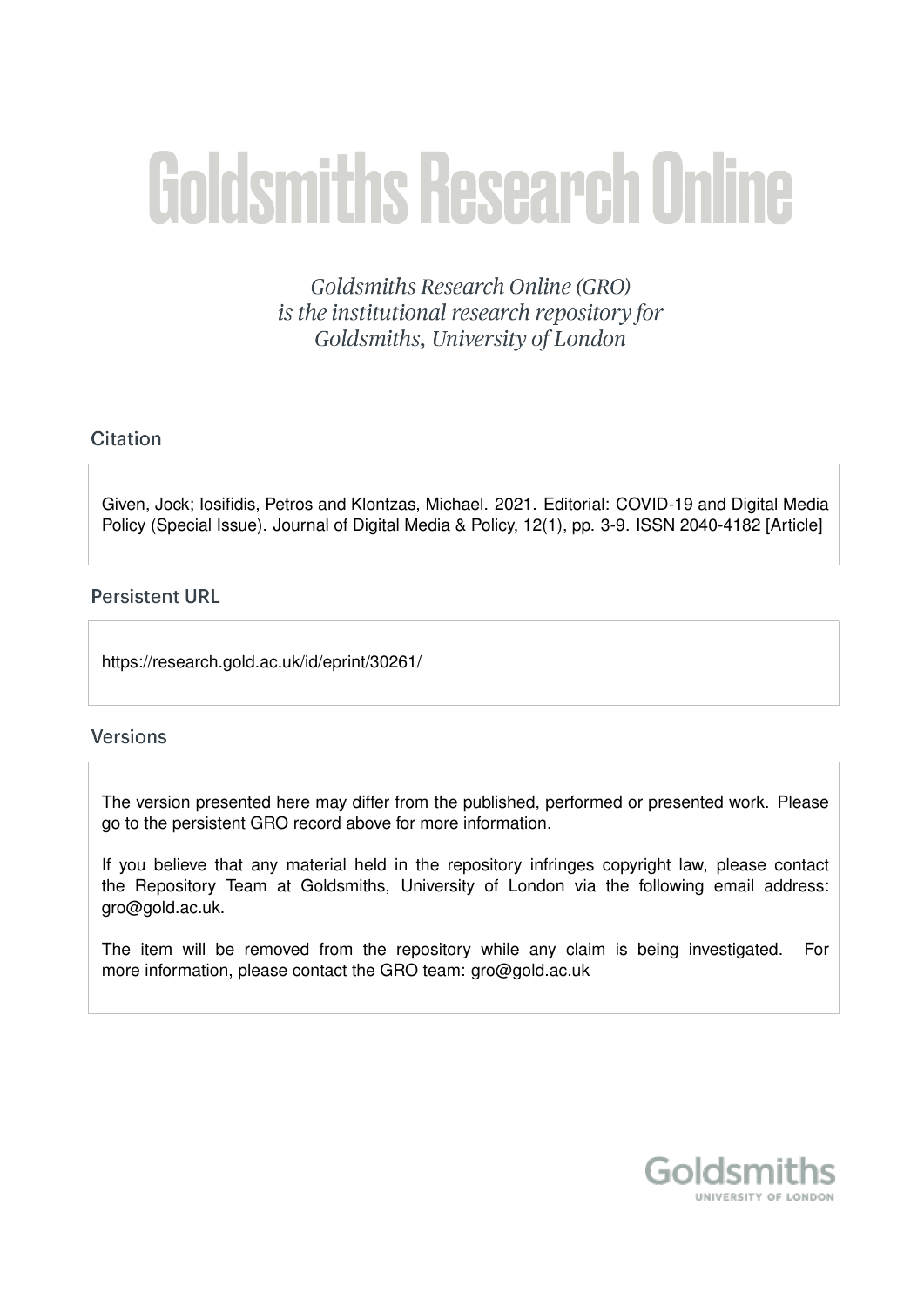## **JDMP Special Issue 12.1: 'Digital Media, Public Policy and COVID-19' Guest-Editors: Jock Given, Petros Iosifidis, Michael Klontzas Editorial**

As the Dot Com bubble deflated in 2000, a high-technology banker told *Fortune* magazine: 'It is true that the Internet will change everything. It is not true that everything will change' (Useem 2000). Twenty years on, COVID-19's impact could be described the same way. It has touched almost every part of the world, every corner of human experience, every private and public enterprise, every government and regulatory agency. In this journal's fields of interest, usage of communications networks has swelled and media content has overflowed with news, views, information and disinformation about the pandemic. Social and industrial practices have transformed overnight. Governments have raced to make and adapt policy on the run (for an early discussion, see Iosifidis and Nicoli, 2021). For some media companies, positioned in the centre of the online digital economy, it has been a bonanza; others have been swept aside.

While the speed and scale of the impacts have been astounding, some of the changes in media have followed familiar vectors. Diversification in the sources of content, rapid expansion of communications traffic, and a shift from physical to online activities and commerce are old trends, accelerated but not originated by COVID-19. The pandemic itself was unprecedented for many but a familiar fate for the human race, especially those living in places where the severe acute respiratory syndrome (SARS) and Middle East respiratory syndrome (MERS) outbreaks earlier in the century were most severe. COVID-19 was clearly the story of 2020 but it interacted with others that had longer trajectories – the rise of China, the relative decline of the United States and the growing tensions between them; climate change; inequality across nations and within them; Britain's exit from the European Union; the Trump presidency in the United States. Everywhere, responses to the virus worked, as Arundhati Roy said of India's lockdown, 'like a chemical experiment that suddenly illuminated hidden things' (Roy 2020).

As with so much that happens in media, global themes played out in distinctive local, national and regional contexts. Canadian anthropologist Wade Davis wrote in *Rolling Stone* magazine:

Never in our lives have we experienced such a global phenomenon. For the first time in the history of the world, all of humanity, informed by the unprecedented reach of digital technology, has come together, focused on the same existential threat, consumed by the same fears and uncertainties … (Davis 2020)

The broad observation may be true but 'all of humanity' did not experience the pandemic in anything like the same way. Starting with the virus itself, the proportions of populations infected, hospitalised and dying from it varied widely between and within nations and through the year. Responses varied too. Indeed, their idiosyncrasies across geographies, cultures, institutional settings and personality types seem at least as significant as the universality of the virus they responded to. Movements constrained, activities forced online, data gathered, money spent - these things happened in very different ways in different places and with different degrees of compulsion, nudging and personal choice.

This special issue of the *Journal of Digital Media and Policy* brings together scholars of communication and media, political economics, policy and technology to consider the role of digital media in forming public policy in the midst of the COVID-19 pandemic. As a global journal, we were especially interested in the complex interplay between the universal viral phenomenon and the localised policy responses to it: the extent to which COVID hastened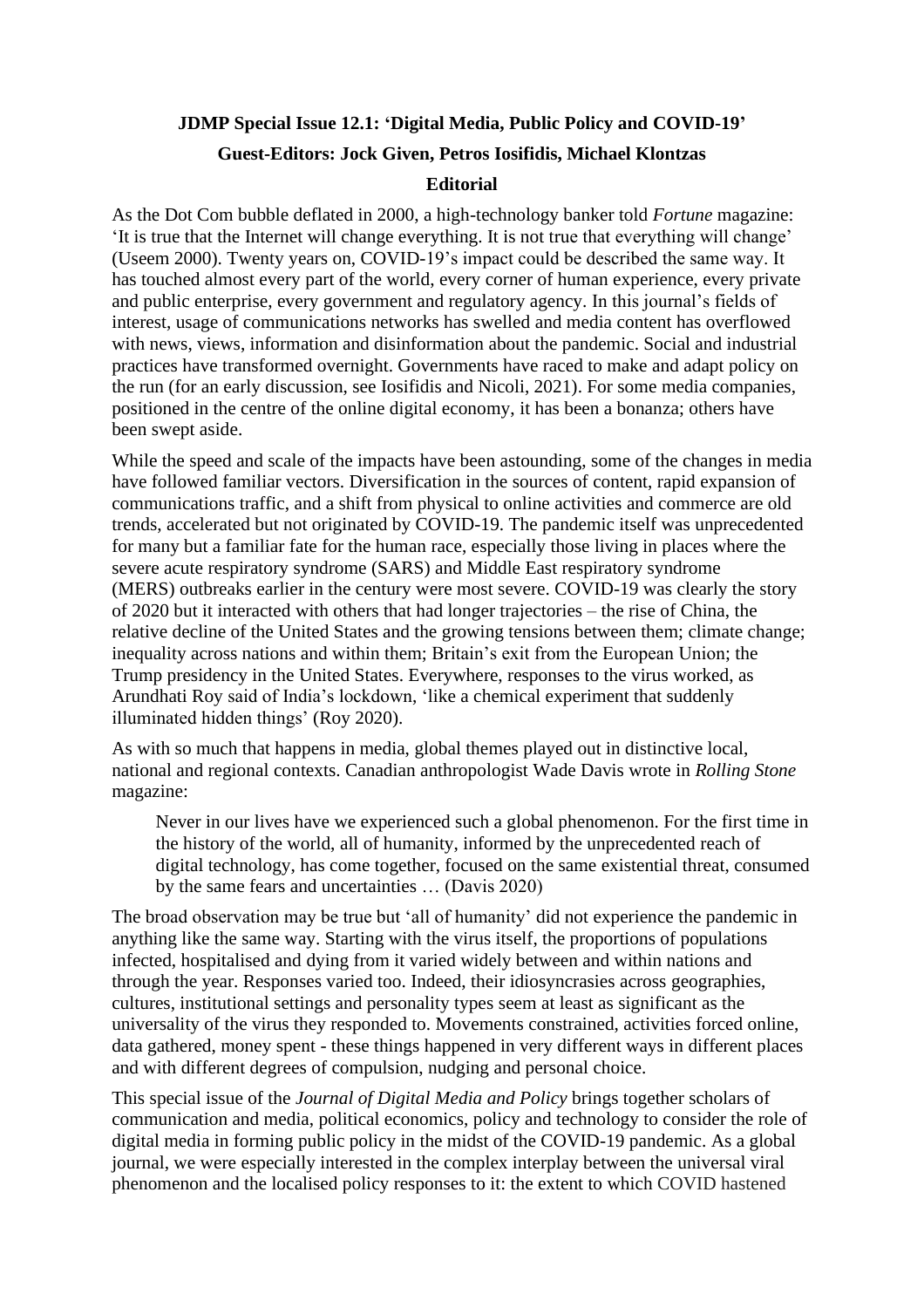and deepened or slowed and diverted existing trends; the exposure of policies that were no longer fit for purpose even before the pandemic; the ubiquity of digital platforms, alongside the heterogeneity of their applications. Pandemics, like climate emergencies, cyberwarfare, disinformation, and state-sponsored meddling in other countries' democratic processes, defy policy intervention as we know it.

We received many more submissions to the Call for Papers we circulated in May 2020 than we could include even in what has become a larger-than-usual issue. Those we chose, following rigorous peer-review, are theoretically and empirically strong articles and meanwhile reflect wide geographical coverage. We kick off with **Terry Flew**'s piece on the topical issue of trusting and valuing news in the midst of COVID-19. The author claims that while the global health pandemic has resulted in a growth in news consumption, 'this has not translated into either greater trust or an improved financial situation for news providers'. Flew highlights the main concerns relating to disinformation with regards to public health messaging, and assesses the potentially disastrous consequences for public communication emanating from this mistrust of mainstream news media. After exploring several key issues for the study of news and trust, the study concludes that the turn to subscription-based media raises concerns around the value of news, and the future relationship between subscriptions, advertising revenue and public funding in the future of news publication and distribution.

**Andrei Richter** says 'COVID-19 has created a situation of global and national disorder for freedom of information'. Under international law, freedom of expression is protected as a fundamental human right, but it may be subject to restrictions, including for the protection of public health. Policies to deal with the pandemic in Europe have generally not claimed a formal derogation from the protected right of free expression but 'have had a disproportionate impact on freedom of information'. Richter analyses three areas of concern in a selection of European countries: restraints on access to information; bans on disinformation; and monopolization of the flow of information. He finds examples of COVID-related limitations 'already abused to solidify control over the information flow'. In some countries, 'they paved the way for the establishment of a state monopoly on truth'.

Despite diverse legal systems, China, Hong Kong, Macau, Taiwan, Japan, and South Korea share a long legal and social tradition of caring greatly about healthy and safe life conditions, social welfare, and public order. They seemed to adapt and evolve their already advanced digital surveillance measures promptly and effectively to respond to the coronavirus outbreak. **Elena Sherstoboeva and Valentina Pavlenko** establish eight criteria to evaluate the impact of the digital surveillance tools used in these six East Asian jurisdictions from the perspective of privacy and personal data protection. They conclude that 'While the national strategies have been mostly diverse across the region, varying from total to compulsory selective and voluntary selective surveillance, there is a common regional trend towards a more centralized and invasive model that does not look sufficiently justifiable for the protection of public health during the COVID-19 time'.

**Kyong Yoon** looks at the East Asian country ranked highest in the OECD by a June 2020 report for its ability to mitigate both the health and economic impacts of COVID-19. Digital surveillance could be deployed rapidly in South Korea because of the already highly developed state of the country's digital infrastructure and economy. 'By promoting its advanced digital technology and disease control system, the government, often along with the news media, circulated the discourse of national pride and thus mobilized citizens to further comply with the centralized pandemic control', Yoon writes. The generally favourable response encouraged the government to announce a 'Digital New Deal' in July, including plans for a 'data dam' to collect extensive data from public and private sources which can be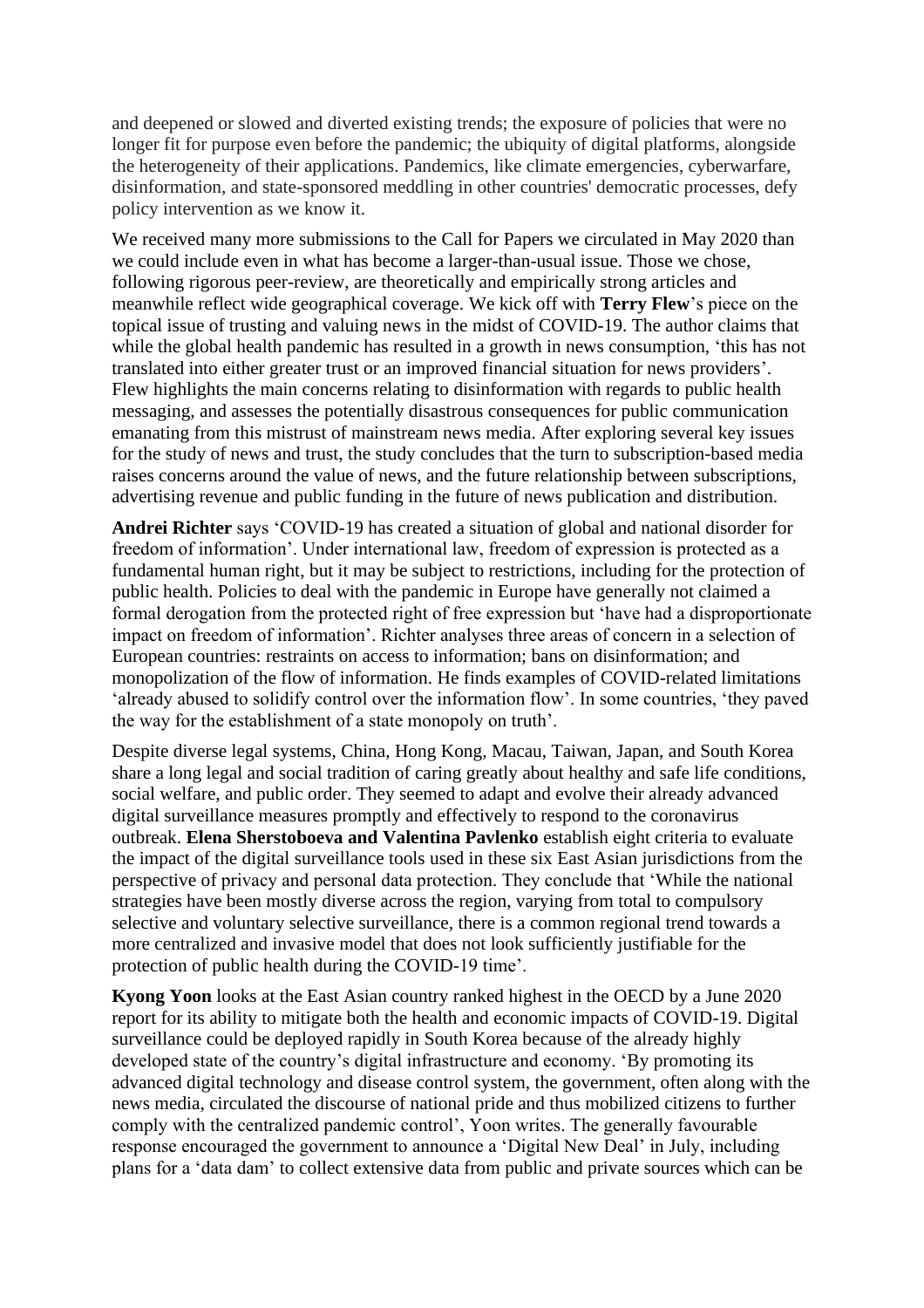used to explore the 'big data-based economy'. Yoon is concerned about the 'normalization of exceptional data surveillance measures', the 'techno-utopian discourse that emerged in South Korea's response to the pandemic, through which the country is defined and imagined as a forward-looking digital state'.

The Turkish Government has a long history of 'discomfort with critical voices on social media', according to **Asli Tunç**. She documents the many laws passed and the record of requests by authorities for removal of content from the internet before the pandemic. Despite the 'draconian legal framework', the country's social media scene is 'extremely vibrant'. New restrictions, initially part of a package of economic aid measures, were passed by the Parliament in July 2020, and two particular incidents reignited controversy about social media censorship. Turkey's new arrangements purportedly draw on Germany's 2018 Network Enforcement Act, itself criticised by the Global Network Initiative for posing 'unintended but potentially grave consequence for free expression in Germany, across the EU, and worldwide' and potentially empowering authoritarian leaders.

The contribution by **André Dorcé, Enrique Uribe-Jongbloed, Jorge Saavedra Utman**, and **Toby Miller** focuses on the Latin America countries of Chile, Colombia, and Mexico, which, as the authors argue, 'have long been at the heart of neoliberal experimentation and cybertarian fantasy'. Neoliberalism has denuded these countries' ability to meet the needs of the citizenry in general, while cybertarianism has failed to provide a democratic media. A key argument here is that the pandemic has put these deregulated, privatized systems under pressure as market solutions to social problems have proven inefficient overall. The article identifies glimpses of hope and provides the example of the domain of education, where the isolation of school pupils and workers, mandated in the interest of public health, has driven a return to public broadcasting. According to the contributors, 'combined with mass public agitation and media-reform movements, that provides hope for a new landscape'.

**Bernadette Califano** and **Martín Becerra** assess the digital policies introduced in the Latin American countries of Argentina, Brazil, Chile, Colombia and Mexico during the first three months after the outbreak of COVID-19 reached the region. This analysis focuses on the actions implemented by the above big five national governments in terms of connectivity, compares the regulations implemented on connectivity matters to face the pandemic, and provides insights in relation with telecommunications policies in the context of pandemic emergence at a regional level. It argues that national public policies in the telecommunications field show the inertia of the private sector, reflected in the lack of measures to address ICT access, skills and usages. The authors conclude that the unequal structuring of the Latin American societies under scrutiny shows a direct correlation with the materialization of access to ICTs. They stress the importance of implementing macroeconomic policies which can address income and other social inequalities.

**Gregory Taylor, Katelyn Anderson and Dana Cramer** use the case of Calgary, Canada to explore how a forward-looking municipal policy framework enabled and harnessed a privatepublic partnership that delivered resilient broadband connectivity in response to the unprecedented increase in public demand that the COVID-19 pandemic put on the telecommunications infrastructure. Drawing on documentary evidence and interviews, the authors show how the City of Calgary developed surplus fibre broadband capacity over nearly two decades, made city-wide public Wi-Fi hotspots available, and worked together with the incumbent providers that adapted quickly to the new conditions in the early months of the COVID-19 outbreak. This case study suggests that policy interventions at the local level can be a significant component in a national strategy to provide essential internet access to all and address emerging digital divides.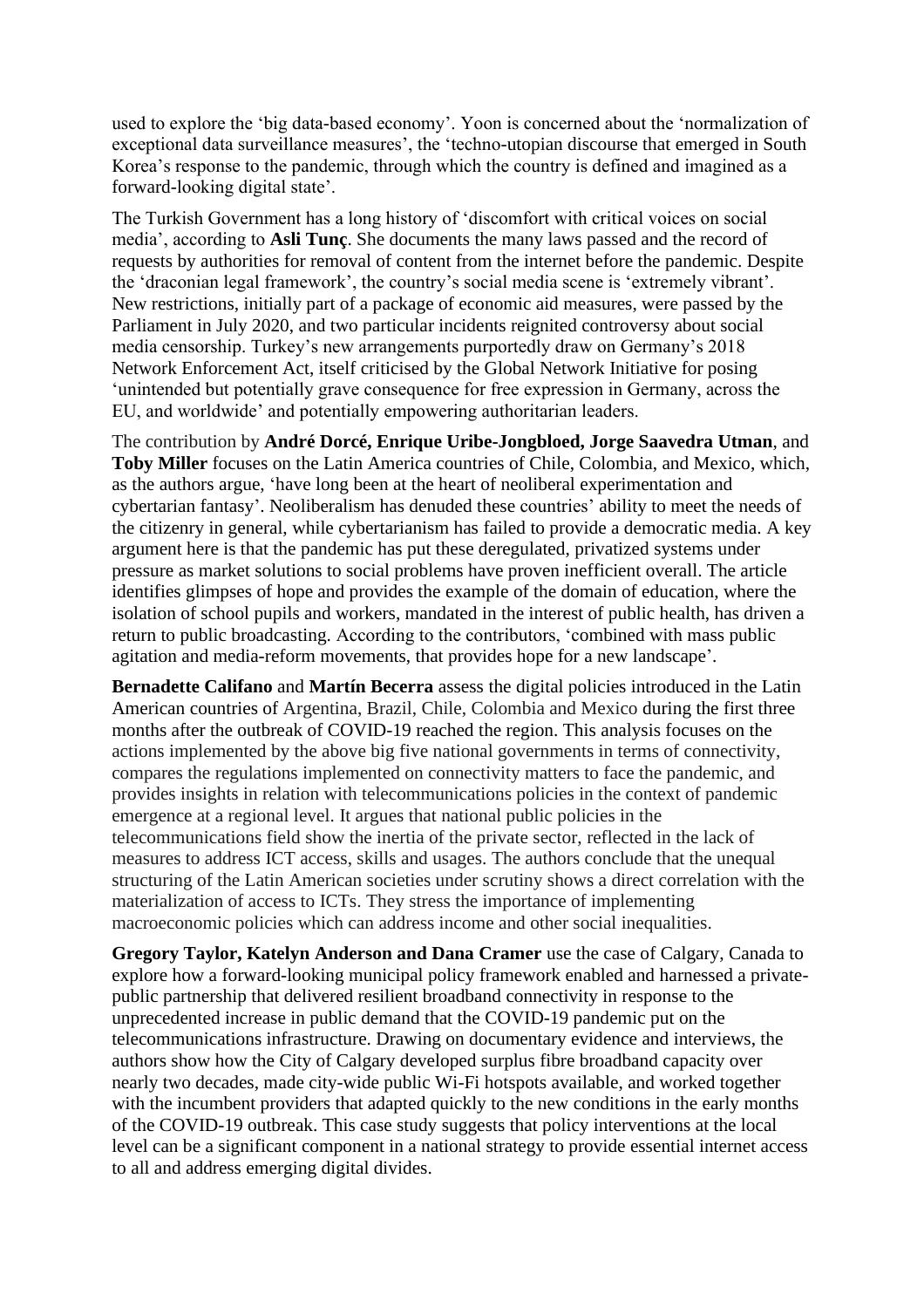**Konrad Bleyer-Simon** examines how digital journalists in Hungary perceived controversial government initiatives to control the flow of official information further during the first wave of the COVID-19 pandemic. Interviews with journalists working in independent digital news media organizations suggest that the government measures were introduced under the pretext of managing the spread of harmful disinformation in public emergency conditions, but the perception among interviewees was that the real aim was to contain media scrutiny. Contrasting working practices before and during the pandemic outbreak, this study also seeks to explore how such journalists adapted to the new environment. Pressure had an impact on media plurality, with almost all journalists of Index.hu, 'the most widely-read governmentcritical Hungarian online news media', resigning in protest and being replaced, which highlighted the importance of funding independence. However, 'especially larger, generalinterest newsrooms have proven resilient to political attacks'.

The issue also features two Commentaries. The first, written by **Olga Kolokytha** and **Krisztina Rozgonyi**, goes through the challenges for digital policy in the cultural and audiovisual sectors. Its main thesis is that the pandemic has provided new potential for digital cultural content and created an opportunity to harness the power of European audiovisual cultural heritage. This could eventually develop alternative business models capable of competing with the big giants in the likes of YouTube, Netflix, Amazon Prime and Disney+, and helping to reshape power dynamics between the EU and other global actors.

In her commentary, **Melinda Sebastian** discusses Section 230 of the Communications Decency Act in the US. This piece of legislation was 'intended to provide platforms with broad liability protection whether they moderate content or not', and has been at the centre of controversy for some time, but calls for effective and timely content moderation in the context of the COVID-19 'info-demic' brought this policy issue and its implications for global internet governance into sharp focus. The author looks at the international dimension of the debate, the tensions between advocates of the status quo and increased moderation, and the challenges that the scale of such an undertaking would involve.

In the debates about policy responses to the pandemic, much has been made of the need to balance health and economic goals. Such evidence as is available so far suggests that this is no simple trade-off. The research and analysis in this issue identifies further kinds of balance: between health, on the one hand, and particular human rights on the other, especially rights to free expression, to receive reliable information and honest opinion from diverse sources, and to resist intrusion into personal privacy. Many governments around the world have acted quickly and impressively to deal with the health crisis but the measures they have put in place need old-fashioned scrutiny against familiar benchmarks.

'Historically', Roy says, 'pandemics have forced humans to break with the past and imagine their world anew. This one is no different. It is a portal, a gateway between one world and the next' (Roy 2020). Entering that new world, scholars of media and communications policy will need to bring well-honed tools along with bold visions.

#### **References**

Davis, Wade, 'The unravelling of America', *Rolling Stone*, 6 August 2020, Retrieved from [https://www.rollingstone.com/politics/political-commentary/covid-19-end-of-american-era](https://www.rollingstone.com/politics/political-commentary/covid-19-end-of-american-era-wade-davis-1038206/)[wade-davis-1038206/](https://www.rollingstone.com/politics/political-commentary/covid-19-end-of-american-era-wade-davis-1038206/) (23 November 2020).

Iosifidis, Petros and Nicholas Nicoli (2021), Digital Democracy, Social Media and Disinformation, Routledge.